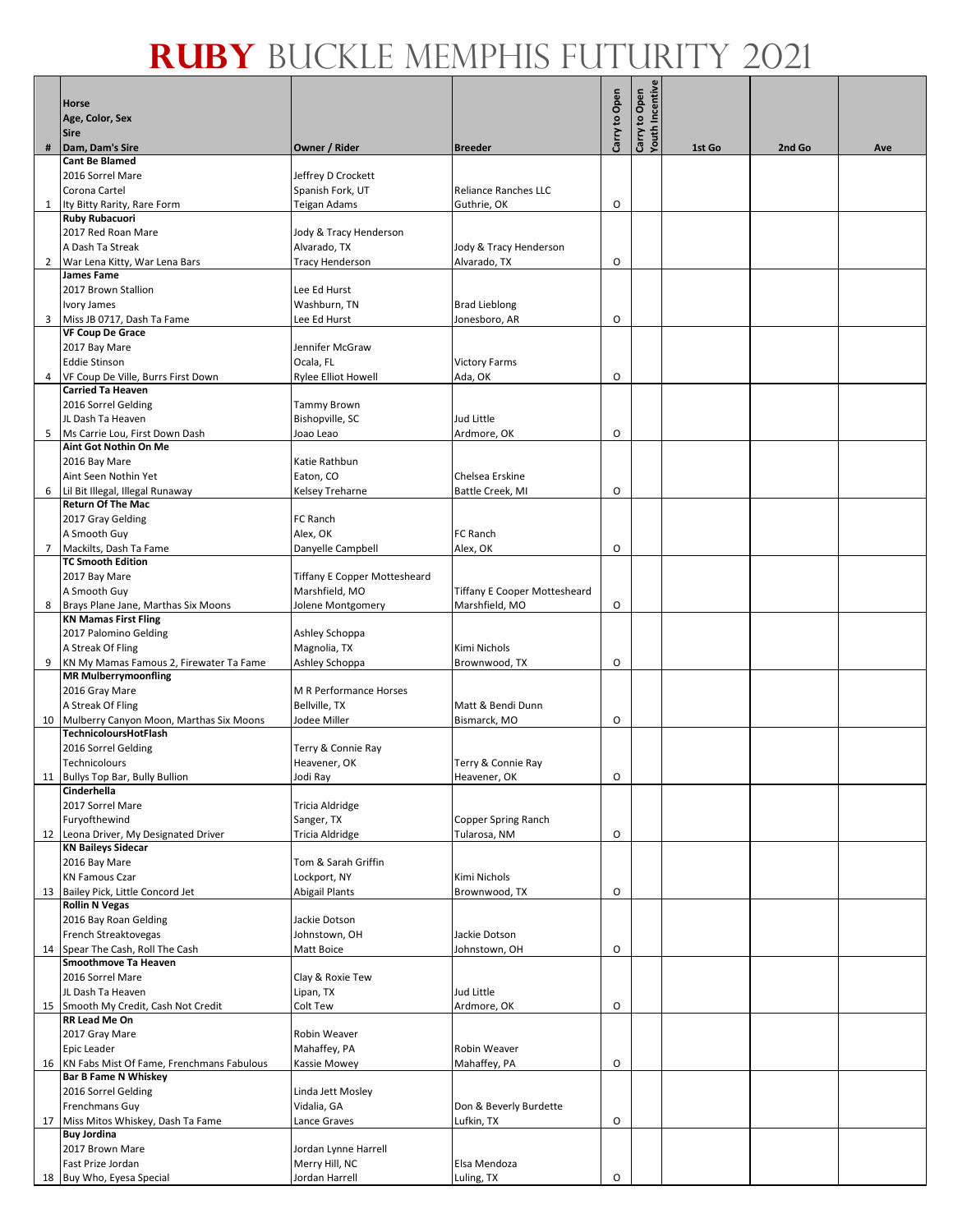|   | <b>Horse</b>                                                          |                                    |                                     | Carry to Open | Carry to Open<br>Youth Incentive |        |        |     |
|---|-----------------------------------------------------------------------|------------------------------------|-------------------------------------|---------------|----------------------------------|--------|--------|-----|
|   | Age, Color, Sex<br><b>Sire</b>                                        |                                    |                                     |               |                                  |        |        |     |
| # | Dam, Dam's Sire                                                       | Owner / Rider                      | <b>Breeder</b>                      |               |                                  | 1st Go | 2nd Go | Ave |
|   | My Kinda Fire Kat<br>2016 Sorrel Gelding                              | Pattie Marshall                    |                                     |               |                                  |        |        |     |
|   | This Fame Is On Fire                                                  | Plainwell, MI                      | Heath Boucher                       |               |                                  |        |        |     |
|   | 19 My Miss Kit Kat, Moving Effort                                     | Kaily Sooy                         | Galion, OH                          | O             |                                  |        |        |     |
|   | <b>Tres Down The Fame</b>                                             |                                    |                                     |               |                                  |        |        |     |
|   | 2017 Sorrel Mare                                                      | Gaye Winn                          |                                     |               |                                  |        |        |     |
|   | <b>Eddie Stinson</b>                                                  | Gainesville, TX                    | <b>Victory Farms</b>                |               |                                  |        |        |     |
|   | 20 Tres Down The Cash, Tres Seis                                      | Jessie Domann                      | Ada, OK                             | O             |                                  |        |        |     |
|   | <b>Famous Socks</b>                                                   |                                    |                                     |               |                                  |        |        |     |
|   | 2017 Sorrel Gelding<br><b>BHR Frenchies Socks</b>                     | Justin Theado<br>Mt Sterling, OH   | <b>Steel Gang Quarter Horse</b>     |               |                                  |        |        |     |
|   | 21 Famous Jessie, Dash Ta Fame                                        | Justin Theado                      | Newellton, LA                       | O             |                                  |        |        |     |
|   | Bola de Fuego*                                                        |                                    |                                     |               |                                  |        |        |     |
|   | 2016 Bay Stallion                                                     | Danielle Stubstad                  |                                     |               |                                  |        |        |     |
|   | <b>Fire Water Flit</b>                                                | Ocala, FL                          | Christine & Debra Langlois          |               |                                  |        |        |     |
|   | 22 Bean Me Up Kelly, First Down Kelly                                 | Jenna Dominick                     | Watsonville, CA                     | O             |                                  |        |        |     |
|   | <b>Look What Dyna Did</b><br>2017 Sorrel Mare                         | Mary E Ogle                        |                                     |               |                                  |        |        |     |
|   | JL Dash Ta Heaven                                                     | Kinta, OK                          | Benette Barrington Little           |               |                                  |        |        |     |
|   | 23 Hy Talented Chick, Flaming Talent                                  | Mary Beth Ogle                     | Springer, OK                        | O             |                                  |        |        |     |
|   | Confederatefirewater                                                  |                                    |                                     |               |                                  |        |        |     |
|   | 2017 Black Gelding                                                    | Bob & Revae Barthle                |                                     |               |                                  |        |        |     |
|   | Johnny Reb Jackson                                                    | Dade City, FL                      | Bob & Revae Barthle                 |               |                                  |        |        |     |
|   | 24 Flittin Fire Bug, Fire Easy                                        | Ryann Pedone                       | Dade City, FL                       | O             |                                  |        |        |     |
|   | <b>SR Easin Ta Heaven</b><br>2016 Sorrel Mare                         | <b>Stock Ranch LLC</b>             |                                     |               |                                  |        |        |     |
|   | JL Dash Ta Heaven                                                     | Naples, FL                         | Jud Little                          |               |                                  |        |        |     |
|   | 25 Easy Guyz, Holland Ease                                            | Sabra O'Quinn                      | Ardmore, OK                         | O             |                                  |        |        |     |
|   | Smooth N Fuzzy                                                        |                                    |                                     |               |                                  |        |        |     |
|   | 2016 Sorrel Mare                                                      | McColee Land & Livestock           |                                     |               |                                  |        |        |     |
|   | A Smooth Guy                                                          | Mapleton, UT                       | Bill & Debbie Myers                 |               |                                  |        |        |     |
|   | 26   FC Peachfuzz Ta Fame, Dash Ta Fame<br><b>BK Frosted Dynamite</b> | Kate Quast                         | Saint Onge, SD                      | O             |                                  |        |        |     |
|   | 2016 Gray Gelding                                                     | Barry & Lee Ann Brooks             |                                     |               |                                  |        |        |     |
|   | Dashin Dynamo                                                         | Winthrop, AR                       | <b>Brittany Kyle</b>                |               |                                  |        |        |     |
|   | 27 Fueled By Frost, PC Sun Dasher                                     | Lee Ann Brooks                     | Shelbyville, TX                     | O             |                                  |        |        |     |
|   | I Got Your Seis                                                       |                                    |                                     |               |                                  |        |        |     |
|   | 2016 Brown Mare                                                       | Wilde Performance Horses, LLC      |                                     |               |                                  |        |        |     |
|   | <b>Tres Seis</b><br>28 RR Peaks Snowball, Perks Master                | Wentzville, MO<br>Emma Wildeisen   | <b>Mark Taggart</b><br>Ardmore, OK  | O             |                                  |        |        |     |
|   | <b>Aint Seen Her Yet</b>                                              |                                    |                                     |               |                                  |        |        |     |
|   | 2016 Palomino Mare                                                    | Maggie Poloncic                    |                                     |               |                                  |        |        |     |
|   | Aint Seen Nothin Yet                                                  | Gillette, WY                       | Janelle Osborne                     |               |                                  |        |        |     |
|   | 29 Sharem Down First, First Wrangler                                  | Maggie Poloncic                    | Hartville, MO                       | O             |                                  |        |        |     |
|   | <b>Livin For The Fame</b><br>2016 Chestnut Mare                       | Kathy Skimehorn                    |                                     |               |                                  |        |        |     |
|   | <b>BHR Frenchies Socks</b>                                            | Springfield, TN                    | Crystal Shumate                     |               |                                  |        |        |     |
|   | 30 Go For The Fame, Dash Ta Fame                                      | Bert Skimehorn                     | Micanopy, FL                        | O             |                                  |        |        |     |
|   | <b>MS PYC OKC</b>                                                     |                                    |                                     |               |                                  |        |        |     |
|   | 2016 Brown Mare                                                       | Lee Pedone & Andrea Cline          |                                     |               |                                  |        |        |     |
|   | PYC Paint Your Wagon                                                  | Springtown, TX                     | Carol Keith                         |               |                                  |        |        |     |
|   | 31 Wind N My Sails, Okey Dokey Dale<br><b>Firewater Goldmine</b>      | Andrea Cline                       | Washington, OK                      | O             |                                  |        |        |     |
|   | 2016 Bay Gelding                                                      | Erica Traut                        |                                     |               |                                  |        |        |     |
|   | Firewater Canyon                                                      | Sartell, MN                        | Jane Melby                          |               |                                  |        |        |     |
|   | 32 RC Back In Black, Ninety Nine Goldmine                             | Austyn Tobey                       | Wilson, OK                          | O             |                                  |        |        |     |
|   | <b>MJ Condo Cowboy</b>                                                |                                    |                                     |               |                                  |        |        |     |
|   | 2016 Sorrel Gelding<br>Carrizzo                                       | Josh Harvey<br>Decatur, TX         | Matthew & Jacqueline Condo          |               |                                  |        |        |     |
|   | 33 Cisco Goldie, PC Cisco Frost                                       | Wyatt Paul                         | Arcadia, FL                         | O             |                                  |        |        |     |
|   | <b>Coats Smooth Honor</b>                                             |                                    |                                     |               |                                  |        |        |     |
|   | 2016 Sorrel Gelding                                                   | Larry Coats                        |                                     |               |                                  |        |        |     |
|   | A Smooth Guy                                                          | San Angelo, TX                     | Larry Coats                         |               |                                  |        |        |     |
|   | 34 Fire N Honor, Alive N Firen                                        | Kay Blandford                      | San Angelo, TX                      | O             |                                  |        |        |     |
|   | <b>Kentucky Star Fling</b><br>2016 Chestnut Mare                      | Tyra Kane                          |                                     |               |                                  |        |        |     |
|   | A Streak Of Fling                                                     | Weatherford, TX                    | Sammy Crooks                        |               |                                  |        |        |     |
|   | 35 When Stars Streak, Miracle Streak                                  | <b>Troy Crumrine</b>               | Arlington, KY                       | O             |                                  |        |        |     |
|   | <b>Fancy My Fame</b>                                                  |                                    |                                     |               |                                  |        |        |     |
|   | 2016 Chestnut Mare                                                    | Shannon McReynolds                 |                                     |               |                                  |        |        |     |
|   | Aint Seen Nothin Yet<br>36 CJS Plan, The Plan That Can                | Cave City, AR<br>Elisabeth Geisler | Shannon McReynolds<br>Cave City, AR | O             |                                  |        |        |     |
|   |                                                                       |                                    |                                     |               |                                  |        |        |     |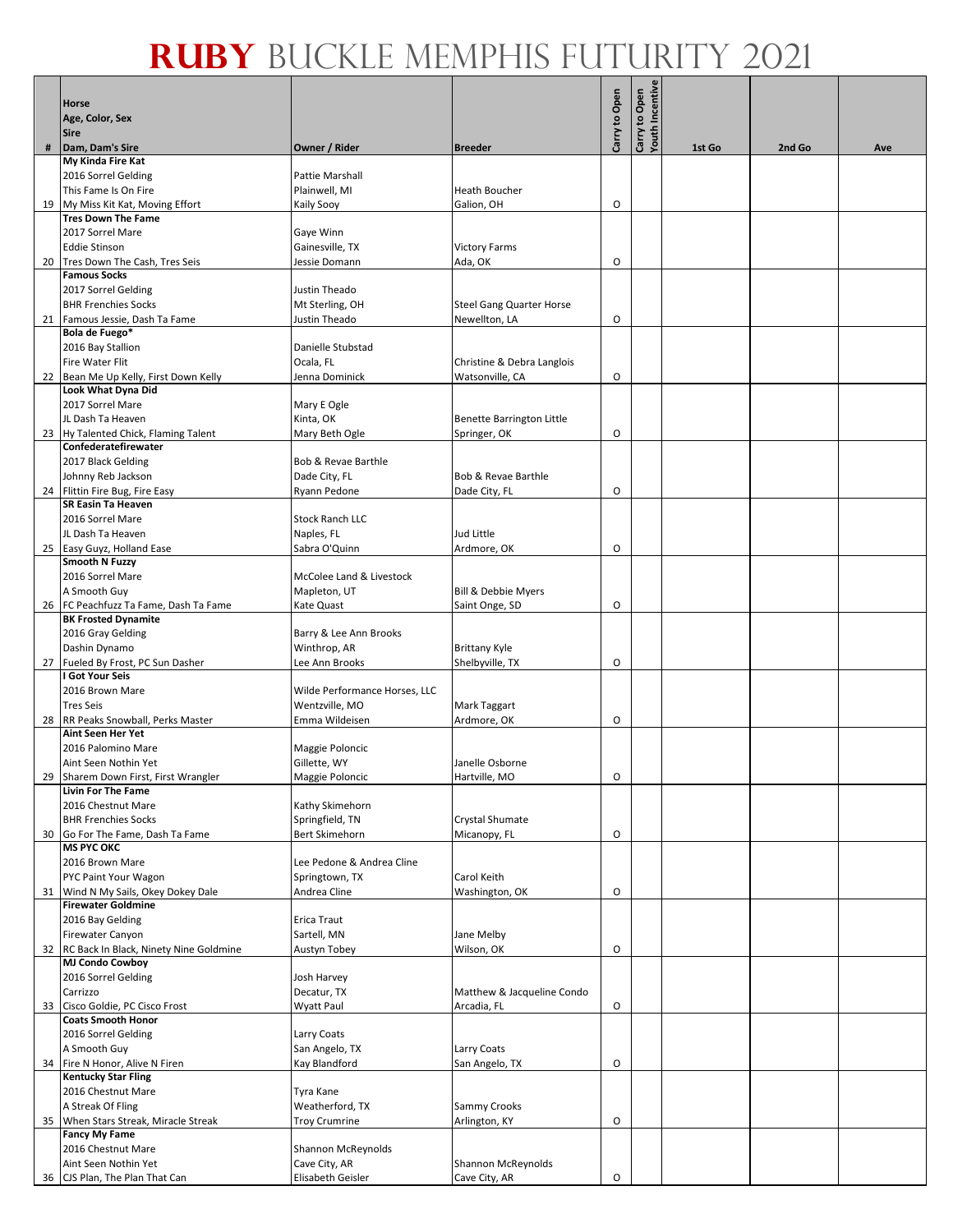|    | <b>Horse</b>                                                          |                                             |                          |               | <b>Carry to Open<br/>Youth Incentive</b> |        |        |     |
|----|-----------------------------------------------------------------------|---------------------------------------------|--------------------------|---------------|------------------------------------------|--------|--------|-----|
|    | Age, Color, Sex                                                       |                                             |                          | Carry to Open |                                          |        |        |     |
| #  | <b>Sire</b><br>Dam, Dam's Sire                                        | Owner / Rider                               | <b>Breeder</b>           |               |                                          | 1st Go | 2nd Go | Ave |
|    | <b>Marthas Slick Moons</b>                                            |                                             |                          |               |                                          |        |        |     |
|    | 2016 Brown Stallion                                                   | Jordyn Shetzline                            |                          |               |                                          |        |        |     |
|    | Slick By Design                                                       | Marland, OK                                 | Ronna Smelser            |               |                                          |        |        |     |
|    | 37 Six Moons Fashion, Marthas Six Moons                               | Lauren Strough                              | Prague, OK               | O             |                                          |        |        |     |
|    | <b>Spendy By Design</b><br>2016 Grullo Mare                           |                                             |                          |               |                                          |        |        |     |
|    |                                                                       | Kristine & Josh Jacobsen<br>Weatherford, TX | Fran Smith               |               |                                          |        |        |     |
| 38 | Slick By Design<br>Nifty Spender, Nitros Nifty Drifter                | Alexi Schaapveld                            | Lincoln, NE              | O             |                                          |        |        |     |
|    | <b>Buckstreakin Naked</b>                                             |                                             |                          |               |                                          |        |        |     |
|    | 2016 Buckskin Gelding                                                 | Hank & Stephanie Williams                   |                          |               |                                          |        |        |     |
|    | A Streak Of Fling                                                     | Norwood, CO                                 | Leslie Bailey            |               |                                          |        |        |     |
|    | 39 French Bar Belle, Frenchmans Guy                                   | Harlie Zehnder                              | Pauls Valley, OK         | O             |                                          |        |        |     |
|    | <b>Blazin Dash Of Fame</b>                                            |                                             |                          |               |                                          |        |        |     |
|    | 2016 Sorrel Gelding<br>Carrizzo                                       | Virginia Kovalick<br>Travelers Rest, SC     | Virginia Kovalick        |               |                                          |        |        |     |
|    | 40 Palmetto Jetolena, Blazin Jetolena                                 | Virginia Kovalick                           | Greenville, SC           | O             |                                          |        |        |     |
|    | <b>Short Man Streakin</b>                                             |                                             |                          |               |                                          |        |        |     |
|    | 2016 Bay Roan Stallion                                                | Jennifer Fite                               |                          |               |                                          |        |        |     |
|    | A Streak Of Fling                                                     | College Station, TX                         | Kelly Gorrell            |               |                                          |        |        |     |
|    | 41 Short Penny, Dash Ta Fame                                          | lennifer Fite                               | Beach, ND                | O             |                                          |        |        |     |
|    | <b>PYC Paint Me Famous</b>                                            |                                             |                          |               |                                          |        |        |     |
|    | 2016 Bay Mare                                                         | Rachel Miller                               |                          |               |                                          |        |        |     |
|    | <b>Eddie Stinson</b>                                                  | Mannington, WV                              | Liz Michael              |               |                                          |        |        |     |
|    | 42 RYC Eyesa Rey, PYC Paint Your Wagon<br><b>Streakintothe Fiesta</b> | Rachel Miller                               | Paris, OH                | O             |                                          |        |        |     |
|    | 2017 Sorrel Gelding                                                   | Jennifer McGraw                             |                          |               |                                          |        |        |     |
|    | Fiestas Gotta Gun                                                     | Ocala, FL                                   | Jennifer McGraw          |               |                                          |        |        |     |
|    | 43 Streakin Fantasie, Okey Dokey Fantasy                              | <b>Rylee Elliot Howell</b>                  | Ocala, FL                | $\circ$       |                                          |        |        |     |
|    | <b>Miss Sammy Train</b>                                               |                                             |                          |               |                                          |        |        |     |
|    | 2016 Brown Mare                                                       | Cyndi McCormick                             |                          |               |                                          |        |        |     |
|    | Freighttrain B                                                        | Batavia, IA                                 | Wesley & Ann Anglin      |               |                                          |        |        |     |
|    | 44 Miss Sound Dancer, Beat The Feet<br><b>The Red Sonador</b>         | Cyndi McCormick                             | Sapulpa, OK              | O             |                                          |        |        |     |
|    | 2016 Chestnut Gelding                                                 | J Boultinghouse & K Squires                 |                          |               |                                          |        |        |     |
|    | The Red Dasher                                                        | Fredonia, TX                                | Megan/Bill/Susie Lewis   |               |                                          |        |        |     |
|    | 45 RBS Bream, Canth                                                   | <b>Shelby Ridling</b>                       | Twin Falls, ID           | O             |                                          |        |        |     |
|    | <b>Annies French Kiss</b>                                             |                                             |                          |               |                                          |        |        |     |
|    | 2016 Sorrel Mare                                                      | Kristy Wilson                               |                          |               |                                          |        |        |     |
|    | <b>BHR Frenchies Socks</b>                                            | Black Oak, AR                               | Amanda Strickland        |               |                                          |        |        |     |
|    | 46 Annies Autograph, First Wrangler<br>Designedforpressure            | Kenzley Wilson                              | Huntsville, AL           | O             |                                          |        |        |     |
|    | 2017 Sorrel Mare                                                      | Karl Yurko DVM                              |                          |               |                                          |        |        |     |
|    | No Pressure On Me                                                     | Wheeling, WV                                | Ryann Lee Pedone         |               |                                          |        |        |     |
|    | 47 VF A Little Bit Red, Designer Red                                  | Ryann Pedone                                | Sunset, TX               | Ο             |                                          |        |        |     |
|    | A Streak Ta The Moon                                                  |                                             |                          |               |                                          |        |        |     |
|    | 2016 Bay Roan Mare                                                    | Dr. Steve Hurlbert                          |                          |               |                                          |        |        |     |
|    | A Streak Of Fling                                                     | Weatherford, TX                             | Dr. Steve Hulbert        |               |                                          |        |        |     |
|    | 48 Dash Ta Suz, Dash Ta Fame<br>Lady Frencholena                      | Cheyenne Wimberley                          | Weatherford, TX          | O             |                                          |        |        |     |
|    | 2016 Sorrel Mare                                                      | Jan & Kortney Fisher                        |                          |               |                                          |        |        |     |
|    | Blazin Jetolena                                                       | Bluff Dale, TX                              | Jan Wagensen Fisher      |               |                                          |        |        |     |
| 49 | French Lady Nick Bar, Dr Nick Bar                                     | Kortney Fisher                              | Buffalo, WY              | O             |                                          |        |        |     |
|    | Dollys Streaknbadger*                                                 |                                             |                          |               |                                          |        |        |     |
|    | 2016 Blue Roan Stallion                                               | Kyle Leleux                                 |                          |               |                                          |        |        |     |
|    | A Streak Of Fling                                                     | Kirbyville, TX                              | Harry Thomas             |               |                                          |        |        |     |
|    | 50 TR Dashing Badger, Mr Illuminator<br><b>Ty Sixynfrenchivory</b>    | Kyle Leleux                                 | Oral, SD                 | O             |                                          |        |        |     |
|    | 2017 Buckskin Mare                                                    | Tara Young                                  |                          |               |                                          |        |        |     |
|    | Ivory James                                                           | Monterrey, TN                               | Tara Young Clark         |               |                                          |        |        |     |
|    | 51 Whatasixyfrenchgirl, Frenchmans Guy                                | Lee Ed Hurst                                | Monterey, TN             | O             |                                          |        |        |     |
|    | <b>MCM Mulberrys Fling</b>                                            |                                             |                          |               |                                          |        |        |     |
|    | 2017 Bay Roan Gelding                                                 | Dunn Ranch                                  |                          |               |                                          |        |        |     |
|    | A Streak Of Fling                                                     | Wynnewood, OK                               | Matt & Bendi Dunn        |               |                                          |        |        |     |
|    | 52 Mulberry Canyon Moon, Marthas Six Moons                            | Jolene Montgomery                           | Bismark, MO              | $\mathsf O$   |                                          |        |        |     |
|    | <b>Special For Tres PZ</b><br>2017 Bay Mare                           | Joao Leao                                   |                          |               |                                          |        |        |     |
|    | <b>Tres Seis</b>                                                      | Gainesville, TX                             | <b>Blessed River Ltd</b> |               |                                          |        |        |     |
|    | 53 Special Copauino, Strawfly Special                                 | Joao Leao                                   | Frisco, TX               | O             |                                          |        |        |     |
|    | <b>Three Times The Fury</b>                                           |                                             |                          |               |                                          |        |        |     |
|    | 2017 Sorrel Mare                                                      | C. Dudley/T. Aldridge                       |                          |               |                                          |        |        |     |
|    | Furyofthewind                                                         | Sanger, TX                                  | Amy Schimke              |               |                                          |        |        |     |
|    | 54 Three And Out, Tres Seis                                           | Tricia Aldridge                             | Wessington Springs, SD   | $\circ$       |                                          |        |        |     |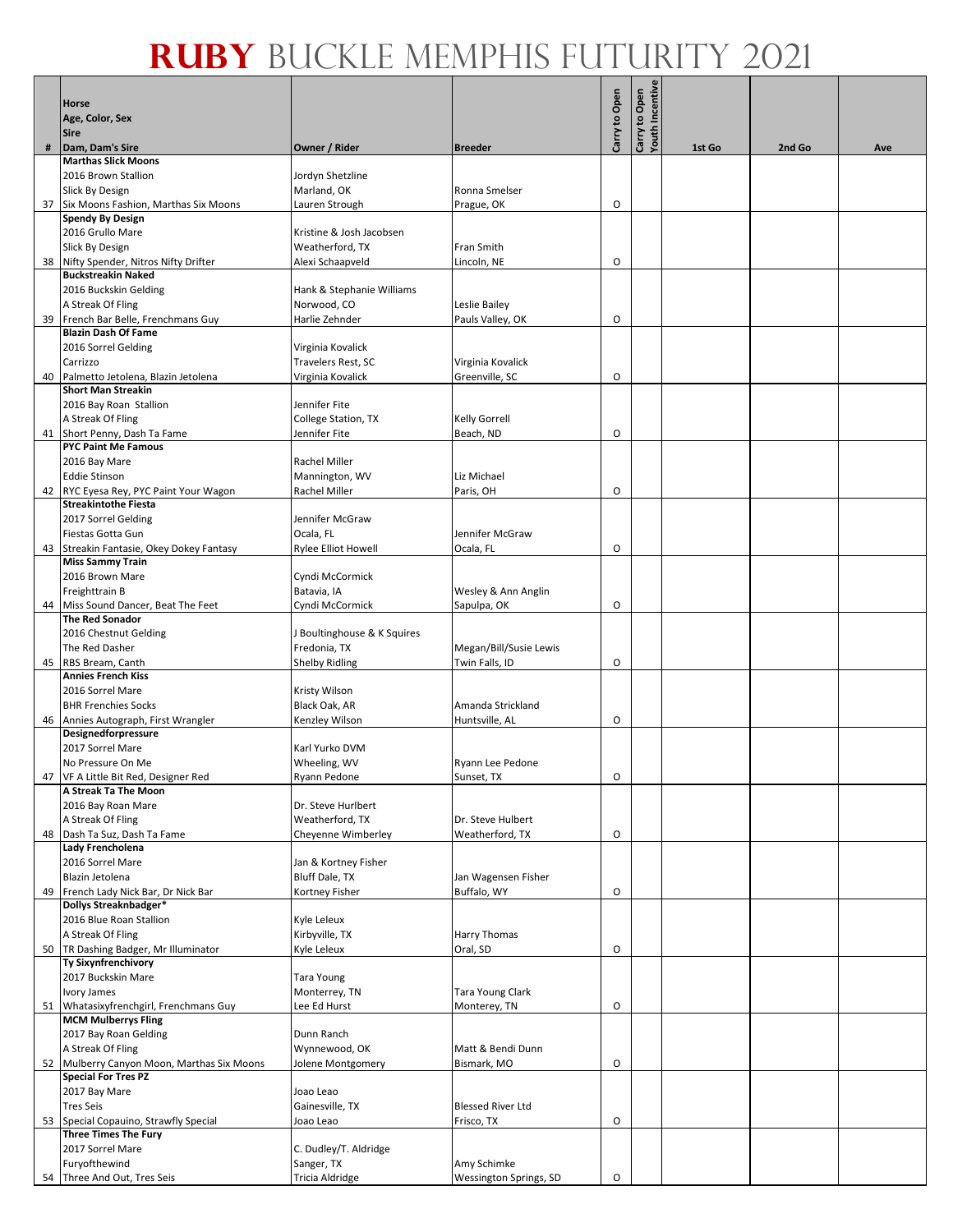|   | <b>Horse</b>                                                      |                                  |                                     | Carry to Open | Carry to Open<br>Youth Incentive |        |        |     |
|---|-------------------------------------------------------------------|----------------------------------|-------------------------------------|---------------|----------------------------------|--------|--------|-----|
|   | Age, Color, Sex<br><b>Sire</b>                                    |                                  |                                     |               |                                  |        |        |     |
| # | Dam, Dam's Sire                                                   | Owner / Rider                    | <b>Breeder</b>                      |               |                                  | 1st Go | 2nd Go | Ave |
|   | Vamanos<br>2017 Gray Gelding                                      | <b>Timothy Menzel</b>            |                                     |               |                                  |        |        |     |
|   | Freighttrain B                                                    | Sun Prairie, WI                  | Bobby D Cox                         |               |                                  |        |        |     |
|   | 55 Shesa First Rafity, First Down Dash                            | James Barnes                     | Fort Worth, TX                      | O             |                                  |        |        |     |
|   | <b>MR Smashed N Vegas</b>                                         |                                  |                                     |               |                                  |        |        |     |
|   | 2017 Bay Roan Gelding                                             | M R Performance Horses           |                                     |               |                                  |        |        |     |
|   | French Streaktovegas<br>56 Jamaka Smash, Big Smash                | Bellville, TX<br>Jodee Miller    | Jayme Robison<br>Bellville, TX      | O             |                                  |        |        |     |
|   | <b>Dorothys Millions</b>                                          |                                  |                                     |               |                                  |        |        |     |
|   | 2017 Bay Mare                                                     | Robert & Christina Zimmerly      |                                     |               |                                  |        |        |     |
|   | This Fame Is On Fire                                              | Creston, OH                      | Robert & Christina Zimmerly         |               |                                  |        |        |     |
|   | 57   Too Special Maria, Eysa Special<br>Reelected                 | Matt Boice                       | Creston, OH                         | O             |                                  |        |        |     |
|   | 2017 Gray Mare                                                    | Soft G, LLC                      |                                     |               |                                  |        |        |     |
|   | Epic Leader                                                       | Guthrie, OK                      | Danyelle Campbell                   |               |                                  |        |        |     |
|   | 58 Repete Fame, Dash Ta Fame                                      | Danyelle Campbell                | Milsap, TX                          | O             |                                  |        |        |     |
|   | Cash Me In Heaven                                                 |                                  |                                     |               |                                  |        |        |     |
|   | 2017 Sorrel Gelding<br>JL Dash Ta Heaven                          | Jordan Diaz<br>Danielsville, GA  | Jud Little                          |               |                                  |        |        |     |
|   | 59 Smooth Cashin Gal, Cash Not Credit                             | Craig Brooks                     | Ardmore, OK                         | O             |                                  |        |        |     |
|   | <b>Sand In My Socks</b>                                           |                                  |                                     |               |                                  |        |        |     |
|   | 2017 Sorrel Mare                                                  | <b>Isabella Quarter Horses</b>   |                                     |               |                                  |        |        |     |
|   | <b>BHR Frenchies Socks</b>                                        | Victoria, TX                     | <b>Isabella Quarter Horses</b>      |               |                                  |        |        |     |
|   | 60 JC Pick Six, Tres Seis<br>Milliondollastreaker                 | Kassie Mowry                     | Victoria, TX                        | O             |                                  |        |        |     |
|   | 2016 Bay Mare                                                     | Ashley Schoppa                   |                                     |               |                                  |        |        |     |
|   | French Streaktovegas                                              | Magnolia, TX                     | Pam Kennon                          |               |                                  |        |        |     |
|   | 61 CC Cartel, Southern Cartel                                     | Ashley Schoppa                   | Farmington, MO                      | O             |                                  |        |        |     |
|   | <b>Famous Cash Can</b><br>2017 Blue Roan Mare                     | Joe & Carla Spitz                |                                     |               |                                  |        |        |     |
|   | Freckles Ta Fame                                                  | Lamar, CO                        | Joe & Carla Spitz                   |               |                                  |        |        |     |
|   | 62 KR Last Fling, A Streak of Fling                               | Ashley Schafer                   | Lamar, CO                           | O             |                                  |        |        |     |
|   | <b>VF Wishbone Red</b>                                            |                                  |                                     |               |                                  |        |        |     |
|   | 2017 Sorrel Gelding                                               | Bryana Lehrmann                  |                                     |               |                                  |        |        |     |
|   | Designer Red<br>63 VF She Is Famous, Born Ta Be Famous            | Lexington, TX<br>Kelsey Treharne | <b>Victory Farms</b><br>Ada, OK     | O             |                                  |        |        |     |
|   | <b>Lovin Vegas</b>                                                |                                  |                                     |               |                                  |        |        |     |
|   | 2017 Buckskin Gelding                                             | <b>Ben Shelton</b>               |                                     |               |                                  |        |        |     |
|   | French Streaktovegas                                              | Macclesfield, NC                 | <b>Ronny Bumpus</b>                 |               |                                  |        |        |     |
|   | 64 Pals Easy Lovin, Pal O Mine Peppy<br><b>Pressures Off Lena</b> | Jordan Harrell                   | Lampasas, TX                        | O             |                                  |        |        |     |
|   | 2017 Sorrel Mare                                                  | Danielle Stubstad                |                                     |               |                                  |        |        |     |
|   | No Pressure On Me                                                 | Ocala, FL                        | Danielle Stubstad                   |               |                                  |        |        |     |
|   | 65 DSR Spirit Olena, Gay Bar Dynamo                               | Jenna Dominick                   | Ocala, FL                           | 0             |                                  |        |        |     |
|   | Tiniwithaslicktwist<br>2016 Sorrel Mare                           |                                  |                                     |               |                                  |        |        |     |
|   | Slick By Design                                                   | Jessica Lear<br>Meridan, TX      | Debbie Jackson                      |               |                                  |        |        |     |
|   | 66 Brandons Dimples, De Elegant Oscar                             | Jessica Lear                     | San Augustine, TX                   | O             |                                  |        |        |     |
|   | <b>Stetson Ray</b>                                                |                                  |                                     |               |                                  |        |        |     |
|   | 2017 Sorrel Gelding<br><b>Eddie Stinson</b>                       | Gayle & Darby Duncan             |                                     |               |                                  |        |        |     |
|   | 67 Sixes Plain Bully, Bully Bullion                               | Cameron, OK<br>Lance Graves      | Gayle & Darby Duncan<br>Cameron, OK | O             |                                  |        |        |     |
|   | <b>KB Ivorysfame</b>                                              |                                  |                                     |               |                                  |        |        |     |
|   | 2017 Black Mare                                                   | Alexis Sipkema                   |                                     |               |                                  |        |        |     |
|   | Ivory James                                                       | Wayland, MI                      | K & K Farms                         |               |                                  |        |        |     |
|   | 68 My American Honey, Dash Ta Fame<br><b>RV Brijett</b>           | Alexis Sipkema                   | Joelton, TN                         | O             |                                  |        |        |     |
|   | 2017 Sorrel Mare                                                  | Presley Smith                    |                                     |               |                                  |        |        |     |
|   | Blazin Jetolena                                                   | Pingree, ID                      | Megan McLeod-Sprague                |               |                                  |        |        |     |
|   | 69 DTF Mellowdoc, Dash Ta Fame                                    | Presley Smith                    | Marsing, ID                         | O             |                                  |        |        |     |
|   | Imfreeasthewind<br>2016 Gray Mare                                 | Tricia Aldridge                  |                                     |               |                                  |        |        |     |
|   | Furyofthewind                                                     | Sanger, TX                       | Kirk M Goodfellow                   |               |                                  |        |        |     |
|   | 70 Freeingmygator, Pritzi Dash                                    | Tricia Aldridge                  | Nacogdoches, TX                     | O             |                                  |        |        |     |
|   | Greatunderpressure                                                |                                  |                                     |               |                                  |        |        |     |
|   | 2016 Sorrel Gelding                                               | Ryann Pedone                     |                                     |               |                                  |        |        |     |
|   | No Pressure On Me<br>71 Kiss Kiss This, Chain Of Events           | Sunset, TX<br>Ryann Pedone       | Ryann Pedone<br>Sunset, TX          | O             |                                  |        |        |     |
|   | <b>Playing In Traffic</b>                                         |                                  |                                     |               |                                  |        |        |     |
|   | 2017 Bay Gelding                                                  | Laura Nemec                      |                                     |               |                                  |        |        |     |
|   | <b>Traffic Guy</b>                                                | Mt Calm, TX                      | Laura Nemec                         |               |                                  |        |        |     |
|   | 72 Explode N Cash, Explode On Demand                              | Laura Nemec                      | Mt Calm, TX                         | O             |                                  |        |        |     |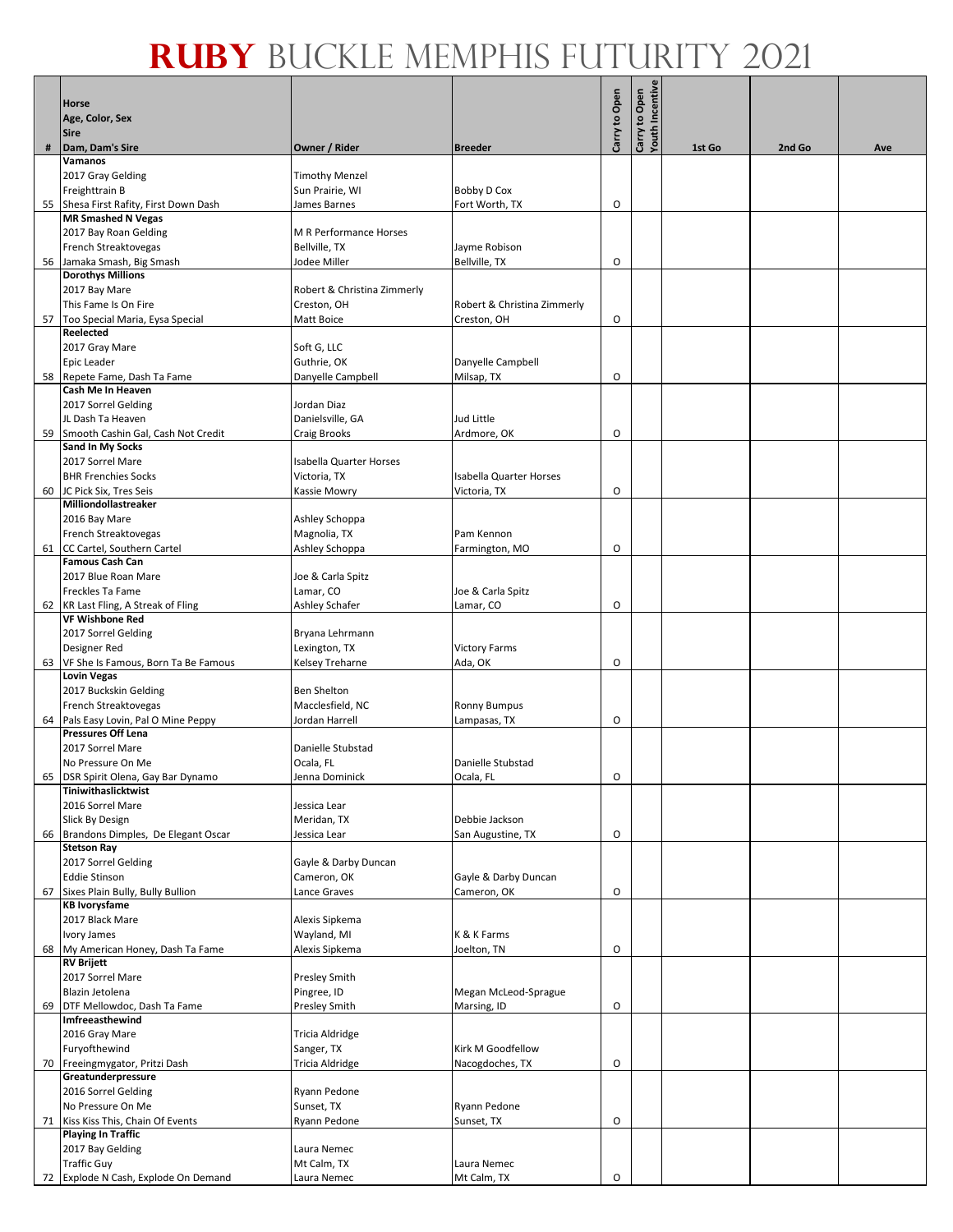|    | <b>Horse</b>                                                     |                                      |                                |               | Youth Incentive |        |        |     |
|----|------------------------------------------------------------------|--------------------------------------|--------------------------------|---------------|-----------------|--------|--------|-----|
|    | Age, Color, Sex<br>Sire                                          |                                      |                                | Carry to Open | Carry to Open   |        |        |     |
| #  | Dam, Dam's Sire                                                  | Owner / Rider                        | <b>Breeder</b>                 |               |                 | 1st Go | 2nd Go | Ave |
|    | <b>Dan Smooth</b>                                                |                                      |                                |               |                 |        |        |     |
|    | 2017 Sorrel Mare<br>A Smooth Guy                                 | Maddi Cripe<br>Vandalia, IL          | Daniel Kjorsvik                |               |                 |        |        |     |
|    | 73 Holy White Socks, Polished Brass                              | Maddi Cripe                          | Minneapolis, MN                | O             |                 |        |        |     |
|    | <b>VF Bull Stinson</b>                                           |                                      |                                |               |                 |        |        |     |
|    | 2017 Chestnut Gelding                                            | Cody Bauserman                       |                                |               |                 |        |        |     |
|    | <b>Eddie Stinson</b>                                             | Sallisaw, OK                         | <b>Victory Farms</b>           |               |                 |        |        |     |
| 74 | Natural Lady Bullion, Bully Bullion                              | Cody Bauserman                       | Ada, OK                        | O             |                 |        |        |     |
|    | Socksnothavinacorona                                             |                                      |                                |               |                 |        |        |     |
|    | 2017 Bay Gelding<br><b>BHR Frenchies Socks</b>                   | <b>Joel Henning</b><br>Roseville, OH | <b>Joel Henning</b>            |               |                 |        |        |     |
|    | 75 Famous Corona, Southern Cartel                                | Morgan Henning                       | Roseville, OH                  | O             |                 |        |        |     |
|    | <b>Bet She Can Fly</b>                                           |                                      |                                |               |                 |        |        |     |
|    | 2016 Sorrel Mare                                                 | <b>Tofell Ranch</b>                  |                                |               |                 |        |        |     |
|    | <b>Bet Hesa Cat</b>                                              | Millsap, TX                          | Jan Toffel                     |               |                 |        |        |     |
|    | 76 Smartest Lil Lucy, Smart Little Jerry<br>JL I Luvcheapthrills | Kaylan Smith                         | Millsap, TX                    | O             |                 |        |        |     |
|    | 2017 Sorrel Mare                                                 | Dorminy Plantation                   |                                |               |                 |        |        |     |
|    | JL Sirocco                                                       | Fitzgerald, GE                       | Jill Lane OH                   |               |                 |        |        |     |
|    | 77 Miss Twist Bug, Shawne Bug                                    | Roger Odom                           | Fort Benton, MT                | O             |                 |        |        |     |
|    | <b>Moves Like Jagger</b>                                         |                                      |                                |               |                 |        |        |     |
|    | 2016 Bay Roan Gelding                                            | Kellie Collier                       |                                |               |                 |        |        |     |
|    | A Streak Of Fling<br>78 Paper Doll, Unknown                      | Hereford, TX                         | Kellie Collier                 | O             |                 |        |        |     |
|    | <b>Daddys Vegas Fling</b>                                        | Kelsey Hayden                        | Hereford, TX                   |               |                 |        |        |     |
|    | 2016 Bay Gelding                                                 | Sara Honegger                        |                                |               |                 |        |        |     |
|    | French Streaktovegas                                             | Oklahoma City, OK                    | Sydney Hollingsworth           |               |                 |        |        |     |
|    | 79 My Daddys Catty, Ima Doc Olena                                | Sara Honegger                        | Stillwater, OK                 | O             |                 |        |        |     |
|    | <b>KD Baby Driver</b>                                            |                                      |                                |               |                 |        |        |     |
|    | 2017 Sorrel Gelding<br>A Streak Of Fling                         | Lindsay Bullard<br>Roanoke, TX       | Kailey Dement                  |               |                 |        |        |     |
|    | 80 Watch Me Go Guys, Frenchmans Guy                              | Lindsay Bullard                      | Lipan, TX                      | O             |                 |        |        |     |
|    | <b>VF Victoria Sitnson</b>                                       |                                      |                                |               |                 |        |        |     |
|    | 2017 Sorrel Mare                                                 | <b>Dement Quarter Horses</b>         |                                |               |                 |        |        |     |
|    | <b>Eddie Stinson</b>                                             | Jackson, TN                          | <b>Victory Farms</b>           |               |                 |        |        |     |
|    | 81 Bag The Hawk, Track Rebel                                     | Suzanne Dement                       | Ada, OK                        | O             |                 |        |        |     |
|    | <b>TFour Shome The Money</b><br>2017 Bay Gelding                 | Makenna Christensen                  |                                |               |                 |        |        |     |
|    | Tfouroverdrivinnfame                                             | Lakepoint, UT                        | Four Taylors Ranch LLC         |               |                 |        |        |     |
| 82 | Money From The Mint, On The Money Red                            | Makenna Christensen                  | Lapoint, UT                    | 0             |                 |        |        |     |
|    | <b>Cool To Be Cashin</b>                                         |                                      |                                |               |                 |        |        |     |
|    | 2016 Black Mare                                                  | Jennifer McGraw                      |                                |               |                 |        |        |     |
|    | JL Dash Ta Heaven                                                | Ocala, FL<br>Rylee Elliot Howell     | Jud Little<br>Ardmore, OK      | О             |                 |        |        |     |
|    | 83 Cool Perky, Dash For Perks<br><b>Coronados Barbie</b>         |                                      |                                |               |                 |        |        |     |
|    | 2017 Chestnut Mare                                               | Rodney Serpa                         |                                |               |                 |        |        |     |
|    | Coronado Cartel                                                  | Corpus Christi, TX                   | Leslie Bailey                  |               |                 |        |        |     |
|    | 84 French Bar Belle, Frenchmans Guy                              | Amanda Lovorn                        | Pauls Valley, OK               | O             |                 |        |        |     |
|    | <b>Sissys First Fling</b><br>2016 Bay Roan Stallion              | Southern Rose Ranch                  |                                |               |                 |        |        |     |
|    | A Streak Of Fling                                                | Pelzer, SC                           | Southern Rose Ranch            |               |                 |        |        |     |
|    | 85 Sissys Little Coin, Packin Sixes                              | Janelle Green                        | Pelzer, SC                     | O             |                 |        |        |     |
|    | <b>BPH Theskyisthelimit*</b>                                     |                                      |                                |               |                 |        |        |     |
|    | 2016 Palomino Stallion                                           | Taylor Necaise                       |                                |               |                 |        |        |     |
|    | Dash Ta Fame                                                     | Perkinston, MS                       | Melissa Brandt                 |               |                 |        |        |     |
|    | 86 Silky French Pie, Frenchmans Guy<br><b>LRS Famous Tornado</b> | Taylor Necaise                       | Hermosa, SD                    | O             |                 |        |        |     |
|    | 2017 Bay Mare                                                    | Ken White                            |                                |               |                 |        |        |     |
|    | <b>BHR Frenchies Socks</b>                                       | Auburn, IL                           | Nicholas Wylie                 |               |                 |        |        |     |
|    | 87 WR Tornado Ta Fame, Fames Speed Racer                         | Ken White                            | Perrysburg, OH                 | O             |                 |        |        |     |
|    | <b>Hello Stella</b>                                              |                                      |                                |               |                 |        |        |     |
|    | 2017 Bay Mare                                                    | Sharin Hall                          |                                |               |                 |        |        |     |
| 88 | The Goodbye Lane<br>Go Go Fame, Dash Ta Fame                     | Pilot Point, TX<br>Sharin Hall       | Sharin Hall<br>Pilot Point, TX | O             |                 |        |        |     |
|    | <b>Ivory On Fire</b>                                             |                                      |                                |               |                 |        |        |     |
|    | 2016 Brown Mare                                                  | Rhett & Shelby Ridling               |                                |               |                 |        |        |     |
|    | Ivory James                                                      | Sentinel, OK                         | Vickie Adams                   |               |                 |        |        |     |
| 89 | Lil Miss Firewater, Fire Water Flit                              | <b>Shelby Ridling</b>                | Collinsville, TX               | O             |                 |        |        |     |
|    | <b>One Slick Darlin</b>                                          |                                      |                                |               |                 |        |        |     |
|    | 2016 Black Mare<br>Slick By Design                               | Larry Reynolds<br>Bowling Green, OH  | Bashaw & Fisher                |               |                 |        |        |     |
|    | 90 Yes Darlin, Okey Dokey Dale                                   | Ryan Reynolds                        | Ledbetter, TX                  | O             |                 |        |        |     |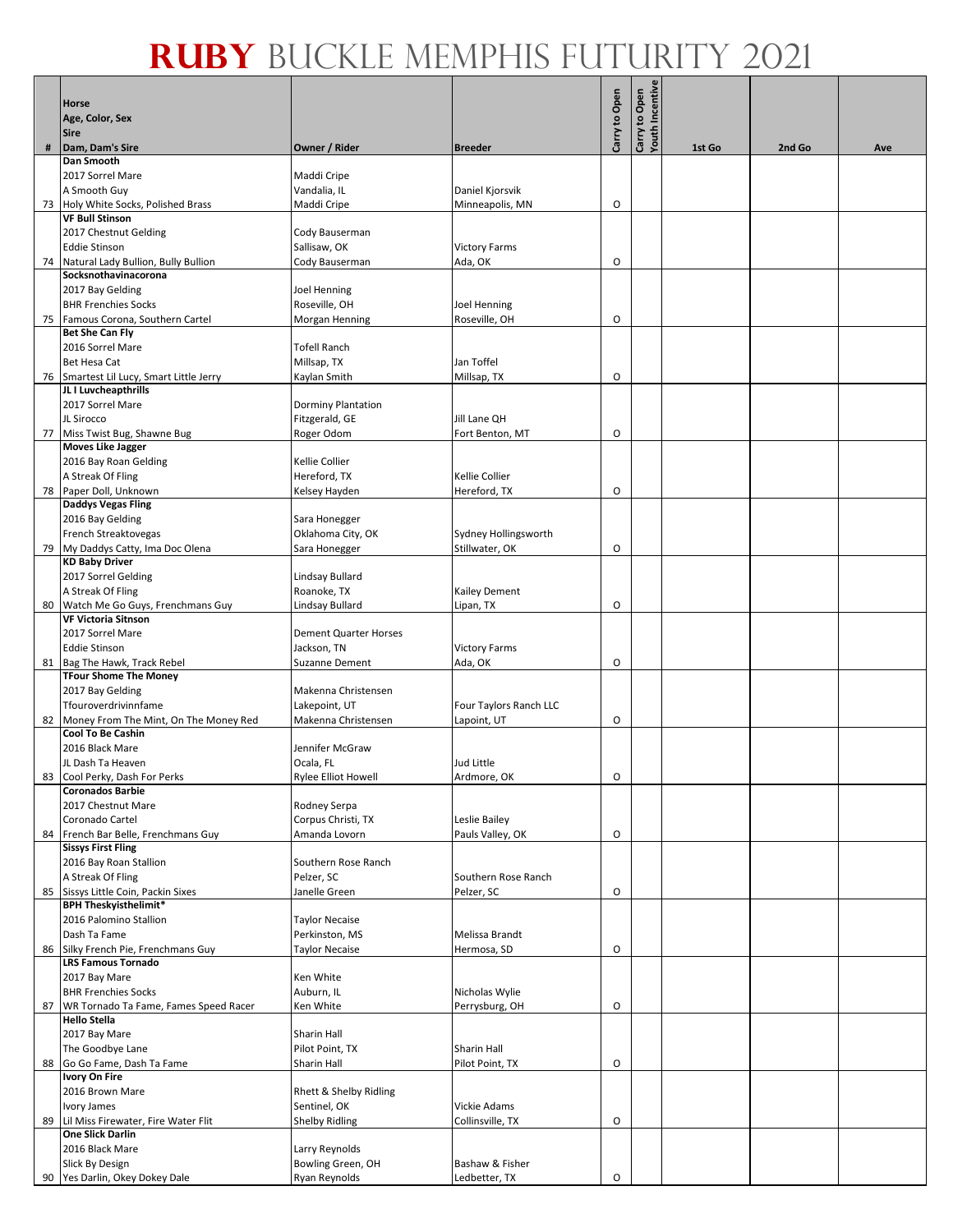|   |                                                                      |                                   |                                           |               | <b>Carry to Open<br/>Youth Incentive</b> |        |        |     |
|---|----------------------------------------------------------------------|-----------------------------------|-------------------------------------------|---------------|------------------------------------------|--------|--------|-----|
|   | <b>Horse</b><br>Age, Color, Sex                                      |                                   |                                           |               |                                          |        |        |     |
|   | <b>Sire</b>                                                          |                                   |                                           | Carry to Open |                                          |        |        |     |
| # | Dam, Dam's Sire<br><b>Philthy Ways</b>                               | Owner / Rider                     | <b>Breeder</b>                            |               |                                          | 1st Go | 2nd Go | Ave |
|   | 2017 Brown Gelding                                                   | Jacob Stubblefield                |                                           |               |                                          |        |        |     |
|   | PYC Paint Your Wagon                                                 | Fyffe, AL                         | Alexia Willis                             |               |                                          |        |        |     |
|   | 91 Last First Kiss, Shazoom                                          | <b>Barry Stubblefield</b>         | Maysville, OK                             | O             |                                          |        |        |     |
|   | <b>Crack Open The Bubbly</b><br>2016 Buckskin Mare                   | <b>Stacee Lundstrom</b>           |                                           |               |                                          |        |        |     |
|   | First Down French                                                    | Finley, ND                        | <b>Stacee Lundstrom</b>                   |               |                                          |        |        |     |
|   | 92 Stop The Bubbly, Nonstop Bubblin                                  | Josh Seeger                       | Finley, ND                                | O             |                                          |        |        |     |
|   | <b>Cravin Sweets</b><br>2016 Bay Gelding                             | Kindra Pirtle                     |                                           |               |                                          |        |        |     |
|   | Sweet First Down                                                     | Atlanta, KS                       | Erin Chrisman                             |               |                                          |        |        |     |
|   | 93 PYC Biscuit, PYC Paint Your Wagon                                 | Kindra Pirtle                     | Kaplan, LA                                | O             |                                          |        |        |     |
|   | <b>MCM Drop Your Socks</b>                                           |                                   |                                           |               |                                          |        |        |     |
|   | 2016 Gray Mare<br><b>BHR Frenchies Socks</b>                         | Dunn Ranch<br>Wynnewood, OK       | Matt & Bendi Dunn                         |               |                                          |        |        |     |
|   | 94 Mulberry Canyon Moon, Martha Six Moons                            | Jolene Montgomery                 | Bismark, MO                               | O             |                                          |        |        |     |
|   | <b>SF Holdmybeernwatch</b>                                           |                                   |                                           |               |                                          |        |        |     |
|   | 2017 Sorrel Gelding                                                  | Kristy Wilson                     |                                           |               |                                          |        |        |     |
|   | JL Sirocco<br>95 SF Hell On Wheels, Frenchmans Feature               | Black Oak, AR<br>Kenzley Wilson   | Ronnie & Martha Shomaker<br>Mc Kenzie, TN | O             |                                          |        |        |     |
|   | <b>Sugar Inmy Firewater</b>                                          |                                   |                                           |               |                                          |        |        |     |
|   | 2016 Sorrel Gelding                                                  | Jenna Bennett                     |                                           |               |                                          |        |        |     |
|   | <b>Firewater Canyon</b>                                              | Canton, OH                        | John Rice                                 |               |                                          |        |        |     |
|   | 96 Race U To The Bar, Hesa Sonny Bar<br><b>DM High Roller</b>        | Jenna Bennett                     | Venetia, PA                               | O             |                                          |        |        |     |
|   | 2017 Palomino Stallion                                               | Dillon & LaTricia Mundorf         |                                           |               |                                          |        |        |     |
|   | French Streaktovegas                                                 | Three Rivers, TX                  | LaTricia Mundorf                          |               |                                          |        |        |     |
|   | 97 Happy To Run Em, Firewaterontherocks<br><b>Famous Jessy James</b> | LaTricia Mundorf                  | Three Rivers, TX                          | O             |                                          |        |        |     |
|   | 2017 Brown Gelding                                                   | Juli Stierwalt                    |                                           |               |                                          |        |        |     |
|   | French Streakin Jess                                                 | Leedey, OK                        | Kyra Stierwalt                            |               |                                          |        |        |     |
|   | 98 Famous Nadine, Dash Ta Fame                                       | Dustin Angelle                    | Leedey, OK                                | O             |                                          |        |        |     |
|   | <b>Streakin Lil Perks</b><br>2017 Brown Roan Mare                    | Ashley Thompson/ Linda Wilson     |                                           |               |                                          |        |        |     |
|   | Streakin Lil Wayne                                                   | Sanger, TX                        | Don &/or Tracy McManus                    |               |                                          |        |        |     |
|   | 99 R Cash Master, Perks Master                                       | Ashley Thompson                   | Lone Grove, OK                            | O             |                                          |        |        |     |
|   | <b>French Stinson</b>                                                |                                   |                                           |               |                                          |        |        |     |
|   | 2017 Sorrel Gelding<br><b>Eddie Stinson</b>                          | <b>Brandy White</b><br>Auburn, IL | <b>Molly Powell</b>                       |               |                                          |        |        |     |
|   | 100 Disco Bling, Frenchmans Guy                                      | <b>Brandy White</b>               | Stephenville, TX                          | O             |                                          |        |        |     |
|   | <b>MR Streakininmytbird</b>                                          |                                   |                                           |               |                                          |        |        |     |
|   | 2017 Bay Roan Gelding                                                | M R Performance Horses            |                                           |               |                                          |        |        |     |
|   | French Streaktovegas<br>101 Texas Tee Bird, Iron Bird                | Bellville, TX<br>Jodee Miller     | Jayme Robison<br>Bellville, TX            | О             |                                          |        |        |     |
|   | <b>Intitled</b>                                                      |                                   |                                           |               |                                          |        |        |     |
|   | 2017 Sorrel Mare                                                     | Tankersley & Cameron              |                                           |               |                                          |        |        |     |
|   | No Pressure On Me<br>102 Jezzabell, Famous Bugs                      | Floresville, TX<br>James Barnes   | John David Tice<br>Crossett, AR           | O             |                                          |        |        |     |
|   | Im So Sway                                                           |                                   |                                           |               |                                          |        |        |     |
|   | 2017 Sorrel Gelding                                                  | Shealynn Leach                    |                                           |               |                                          |        |        |     |
|   | JL Dash Ta Heaven<br>103 Smooth My Credit, Cash Not Credit           | Gunter, TX<br>Craig Brooks        | Jud Little                                | O             |                                          |        |        |     |
|   | <b>Lulu Stinson</b>                                                  |                                   | Ardmore, OK                               |               |                                          |        |        |     |
|   | 2017 Sorrel Mare                                                     | Chris Lybbert                     |                                           |               |                                          |        |        |     |
|   | <b>Eddie Stinson</b>                                                 | Forestburg, TX                    | Chris Lybbert                             |               |                                          |        |        |     |
|   | 104 Lydia An Heiress, Dr Nick Bar<br><b>Money Underpressure</b>      | Samantha Boone                    | Forestburg, TX                            | O             |                                          |        |        |     |
|   | 2017 Sorrel Gelding                                                  | <b>Brett Monroe</b>               |                                           |               |                                          |        |        |     |
|   | No Pressure On Me                                                    | Gay, GA                           | Lee K Pedone                              |               |                                          |        |        |     |
|   | 105 Red Flashin Money, On The Money Red                              | <b>Brett Monroe</b>               | Brooksville, FL                           | O             |                                          |        |        |     |
|   | <b>Extra Epic</b><br>2017 Gray Gelding                               | Jessica Lewis                     |                                           |               |                                          |        |        |     |
|   | <b>Epic Leader</b>                                                   | Canyon, TX                        | Kassie Mowry                              |               |                                          |        |        |     |
|   | 106 A Lil Bit Of Heaven, JL Dash Ta Heaven                           | <b>Brandon Cullins</b>            | Dublin, TX                                | O             |                                          |        |        |     |
|   | <b>Poof Fames Here</b><br>2017 Chestnut Mare                         | Robert & Christina Zimmerly       |                                           |               |                                          |        |        |     |
|   | This Fame Is On Fire                                                 | Creston, OH                       | Robert & Christina Zimmerly               |               |                                          |        |        |     |
|   | 107 Poof Shes Gone, Ivory James                                      | Matt Boice                        | Creston, OH                               | O             |                                          |        |        |     |
|   | <b>Bets Attraction</b>                                               |                                   |                                           |               |                                          |        |        |     |
|   | 2017 Red Roan Mare<br>Bet Hesa Cat                                   | Jennifer Bergmann<br>Ft Davis, TX | <b>Burnett Ranches LLC</b>                |               |                                          |        |        |     |
|   | 108 Cowboy Attraction, Mr Jess Perry                                 | Logan Whiteman                    | Fort Worth, TX                            | O             |                                          |        |        |     |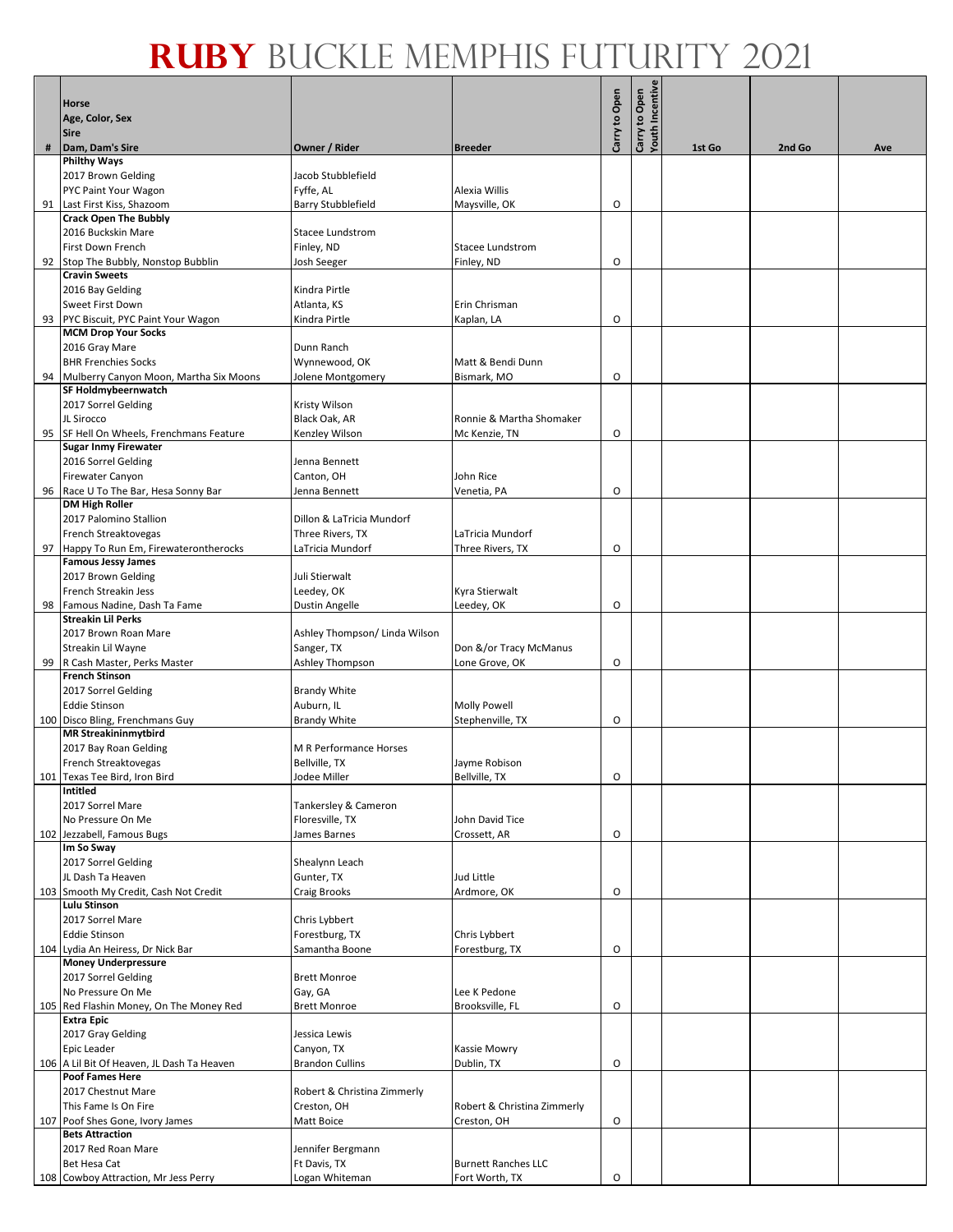|     | Horse                                                                  |                                         |                                             |               |                                  |        |        |     |
|-----|------------------------------------------------------------------------|-----------------------------------------|---------------------------------------------|---------------|----------------------------------|--------|--------|-----|
|     | Age, Color, Sex<br>Sire                                                |                                         |                                             | Carry to Open | Carry to Open<br>Youth Incentive |        |        |     |
| #   | Dam, Dam's Sire                                                        | Owner / Rider                           | <b>Breeder</b>                              |               |                                  | 1st Go | 2nd Go | Ave |
|     | <b>VQ Nonstop Stinson</b>                                              |                                         |                                             |               |                                  |        |        |     |
|     | 2017 Sorrel Mare<br><b>Eddie Stinson</b>                               | Jeffrey Varner<br>Sedalia, CO           | Jeffrey Varner                              |               |                                  |        |        |     |
|     | 109 Honor This Nonstop, Mr Honor Bound                                 | Kelsey Treharne                         | Sedalia, CO                                 | O             |                                  |        |        |     |
|     | Peachy and Juicy                                                       |                                         |                                             |               |                                  |        |        |     |
|     | 2016 Palomino Mare                                                     | Alvin Boenker                           |                                             |               |                                  |        |        |     |
|     | Blazin Jetolena                                                        | Weatherford, TX                         | <b>Heath Boucher</b>                        |               |                                  |        |        |     |
|     | 110 SX Frenchmans Peachy, Frenchmans Guy<br><b>Boons French Angel</b>  | Andrea Cline                            | Galion, OH                                  |               |                                  |        |        |     |
|     | 2017 Brown Mare                                                        | Chad & Jennifer Hawkins                 |                                             |               |                                  |        |        |     |
|     | <b>Streakin Boon Dox</b>                                               | Lamar, CO                               | Joe & Carla Spitz                           |               |                                  |        |        |     |
|     | 111 Lil French Angel, PC Frenchmans Hayday                             | Ashley Schafer                          | Lamar, CO                                   | O             |                                  |        |        |     |
|     | <b>Playin N Vegas</b><br>2017 Sorrel Mare                              | Jute Wright                             |                                             |               |                                  |        |        |     |
|     | French Streaktovegas                                                   | Bethel, NC                              | <b>Ronny Bumpus</b>                         |               |                                  |        |        |     |
|     | 112 Peppy Playtari, Ninas Peppy Doc                                    | Jordan Harrell                          | Lampasas, TX                                | O             |                                  |        |        |     |
|     | <b>Handle The Pressure</b>                                             |                                         |                                             |               |                                  |        |        |     |
|     | 2017 Sorrel Mare<br>No Pressure On Me                                  | <b>Shelby Duckett</b><br>Cottontown, TN | Camron Fambro                               |               |                                  |        |        |     |
|     | 113 Vaqueros Aztec, Drifts Vaquero                                     | John Ressler                            | Stephenville, TX                            | O             |                                  |        |        |     |
|     | A Dash of Chocolate                                                    |                                         |                                             |               |                                  |        |        |     |
|     | 2017 Chestnut Mare                                                     | Dean & Jessie Domann                    |                                             |               |                                  |        |        |     |
|     | The Red Dasher<br>114 Betterthan Chocolate, Merridoc                   | Gainesville, TX<br>Jessie Domann        | Dean & Jessie Domann<br>Gainesville, TX     | O             |                                  |        |        |     |
|     | <b>Imalive And Famous</b>                                              |                                         |                                             |               |                                  |        |        |     |
|     | 2017 Palomino Gelding                                                  | Lisa Rigney                             |                                             |               |                                  |        |        |     |
|     | Aint Seen Nothin Yet                                                   | Winfield, TX                            | Lisa Rigney                                 |               |                                  |        |        |     |
|     | 115 Lilbit of Docs Bug, Doc Bo One Five<br><b>Miss Edy Stinson</b>     | Courtney Paul                           | Winfield, TX                                | O             |                                  |        |        |     |
|     | 2017 Bay Mare                                                          | <b>Brad Lieblong</b>                    |                                             |               |                                  |        |        |     |
|     | <b>Eddie Stinson</b>                                                   | Jonesboro, AR                           | Michael T Samples                           |               |                                  |        |        |     |
|     | 116 Enticingly Fast, Scrutinizer                                       | <b>Brandon Cullins</b>                  | Abilene, KS                                 | O             |                                  |        |        |     |
|     | <b>Mister Tres</b><br>2017 Brown Gelding                               | Don Lee & Ryann Pedone                  |                                             |               |                                  |        |        |     |
|     | <b>Tres Seis</b>                                                       | Sunset, TX                              | <b>Bennett Racing Stables</b>               |               |                                  |        |        |     |
| 117 | A True Stoli, Stoli                                                    | Ryann Pedone                            | Brownsburg, IN                              | O             |                                  |        |        |     |
|     | Monsterr*                                                              |                                         |                                             |               |                                  |        |        |     |
|     | 2017 Buckskin Stallion<br><b>Tres Seis</b>                             | Danielle Stubstad<br>Ocala, FL          | Alan Woodbury                               |               |                                  |        |        |     |
|     | 118 Rosas Cantina CC, Corona Cartel                                    | Jenna Dominick                          | Dickinson, ND                               | O             |                                  |        |        |     |
|     | Canyon Full Of Cash                                                    |                                         |                                             |               |                                  |        |        |     |
|     | 2017 Gray Gelding                                                      | Jason & Leslie Willis                   |                                             |               |                                  |        |        |     |
|     | <b>Firewater Canyon</b><br>119 Allies Cashin In, Tres Seis             | Chester, SC<br>Leslie Willis            | Chad Hart & Darrell Williams<br>Royston, GA | O             |                                  |        |        |     |
|     | <b>Frenchmoney To Vegas</b>                                            |                                         |                                             |               |                                  |        |        |     |
|     | 2017 Red Roan Gelding                                                  | <b>Chantal Auger</b>                    |                                             |               |                                  |        |        |     |
|     | French Streaktovegas                                                   | St Eustache, QC                         | <b>Chantal Auger</b>                        |               |                                  |        |        |     |
|     | 120 Flash Mia Money Red, Honor For Money Red<br><b>Nicks Got Perks</b> | Pierre Dubuc                            | St Eustache, QC                             | O             |                                  |        |        |     |
|     | 2016 Sorrel Gelding                                                    | Gay Wynn & Brandi Geiger                |                                             |               |                                  |        |        |     |
|     | As Good As Nick Gets                                                   | Newberry, FL                            | Shellie Sullivan                            |               |                                  |        |        |     |
|     | 121 Sixes Perks, Dash For Perks<br>All U Need Is Speed                 | <b>Rylee Elliott</b>                    | Hattiesburg, MI                             | O             |                                  |        |        |     |
|     | 2017 Bay Gelding                                                       | Louis Paradis                           |                                             |               |                                  |        |        |     |
|     | JL Dash Ta Heaven                                                      | Thetford Mines, QC                      | Jud Little                                  |               |                                  |        |        |     |
|     | 122 Speed N To Cash, Cash Not Credit                                   | Louis Paradis                           | Ardmore, OK                                 | O             |                                  |        |        |     |
|     | Sierra Skye<br>2017 Bay Mare                                           | Scott Duke                              |                                             |               |                                  |        |        |     |
|     | JL Dash Ta Heaven                                                      | Vancleave, MS                           | Jud Little Ranch                            |               |                                  |        |        |     |
|     | 123 Sierras Cashin In, Cash Not Credit                                 | Craig Brooks                            | Ardmore, OK                                 | O             |                                  |        |        |     |
|     | <b>Gin N A Hurry</b>                                                   |                                         |                                             |               |                                  |        |        |     |
|     | 2017 Bay Gelding<br>JL Dash Ta Heaven                                  | Lindsey Netterville<br>Woodville, MS    | Jud Little                                  |               |                                  |        |        |     |
| 124 | Gin N Corona, Corona Cartel                                            | Lindsey Netterville                     | Ardmore, OK                                 | O             |                                  |        |        |     |
|     | <b>NNN Famousfirewater</b>                                             |                                         |                                             |               |                                  |        |        |     |
|     | 2017 Black Mare                                                        | Ali Kate Kelleher                       |                                             |               |                                  |        |        |     |
|     | <b>NNN Firewater Alive</b>                                             | Gray, GA<br>Ali Kate Kelleher           | Thomas & Emily Staley<br>Decatur, TX        | O             |                                  |        |        |     |
| 125 | Famously Frosted, Bug In My Frosty<br>Getcha Some Pie                  |                                         |                                             |               |                                  |        |        |     |
|     | 2017 Brown Mare                                                        | Casey McMurray                          |                                             |               |                                  |        |        |     |
|     | Furyofthewind                                                          | Willowbrook, IL                         | Copper Spring Ranch LLC                     |               |                                  |        |        |     |
|     | 126 Pies Best Punkin, Pie In The Sky                                   | Casey McMurray                          | Bozeman, MT                                 | O             |                                  |        |        |     |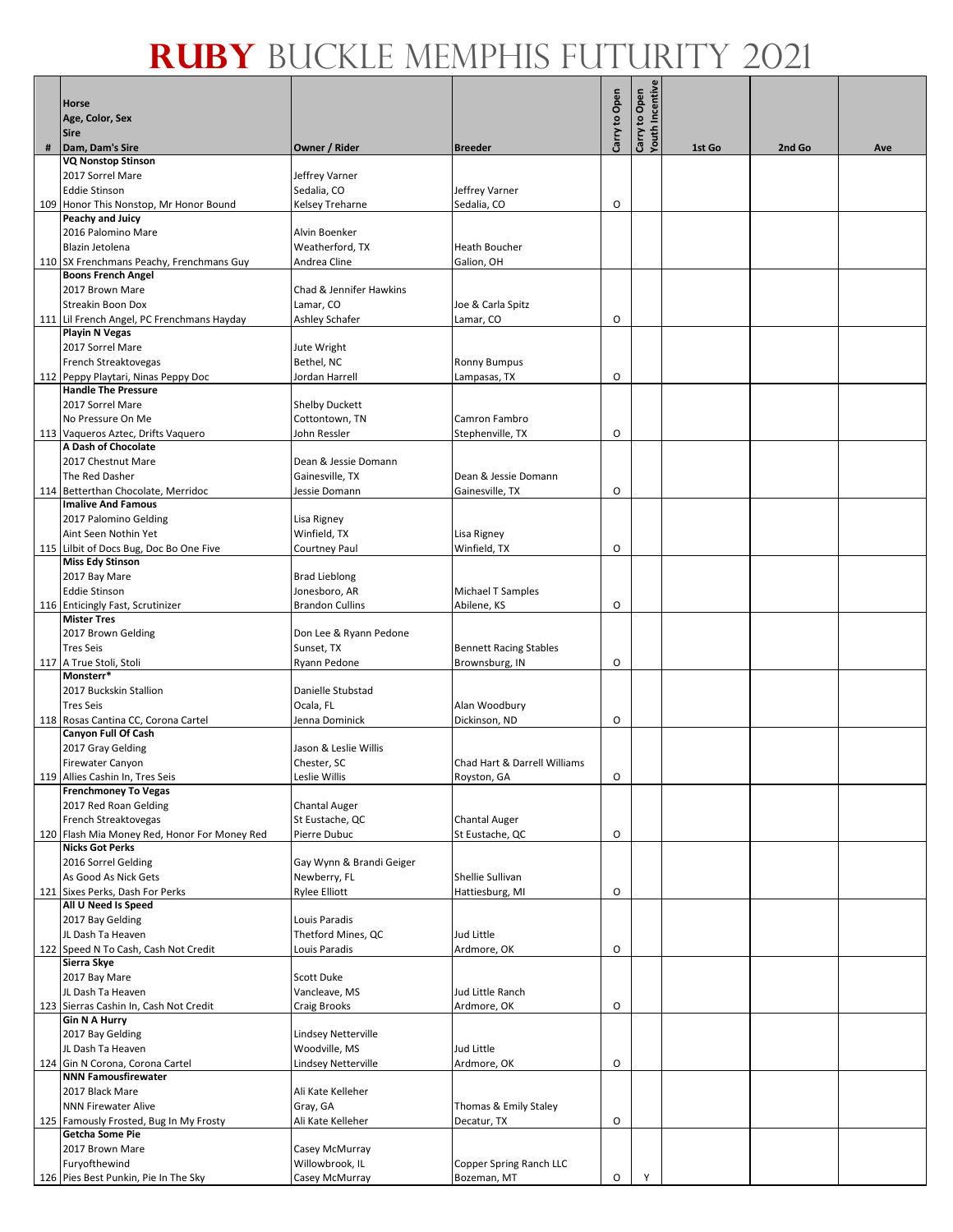|     | Horse<br>Age, Color, Sex                                         |                                       |                                 | Carry to Open | <b>Youth Incentive</b><br>Carry to Open |        |        |     |
|-----|------------------------------------------------------------------|---------------------------------------|---------------------------------|---------------|-----------------------------------------|--------|--------|-----|
|     | Sire                                                             |                                       |                                 |               |                                         |        |        |     |
| #   | Dam, Dam's Sire<br><b>TU Just A Smigeon</b>                      | Owner / Rider                         | <b>Breeder</b>                  |               |                                         | 1st Go | 2nd Go | Ave |
|     | 2017 Sorrel Mare                                                 | Richard Wincikaby                     |                                 |               |                                         |        |        |     |
|     | A Streak Of Fling                                                | Englehart, Ontario                    | Triple U Quarter Horses LLC     |               |                                         |        |        |     |
|     | 127 Tayter To The Top, Tres Seis                                 | Hugo Simoneau                         | Marrieta, OK                    | O             |                                         |        |        |     |
|     | LilPressureInMyNikes<br>2016 Sorrel Gelding                      |                                       |                                 |               |                                         |        |        |     |
|     | No Pressure On Me                                                | Shelby Oglesby<br>Vernon, TX          | Shoppa Ranch                    |               |                                         |        |        |     |
|     | 128 VF Elmers Lil Sis, Burrs First Down                          | Shelby Oglesby                        | Decatur, TX                     | O             |                                         |        |        |     |
|     | <b>Fireball Fling</b>                                            |                                       |                                 |               |                                         |        |        |     |
|     | 2017 Bay Roan Gelding                                            | Kathy Donegan                         |                                 |               |                                         |        |        |     |
| 129 | A Streak Of Fling<br>Miss Firewater Ryon, Fire Water Flit        | <b>Bluff Dale, TX</b><br>Lacey Harmon | Kathy Donegan<br>Bluff Dale, TX | O             |                                         |        |        |     |
|     | <b>Coming In Haute</b>                                           |                                       |                                 |               |                                         |        |        |     |
|     | 2017 Sorrel Gelding                                              | Amy Peterson                          |                                 |               |                                         |        |        |     |
|     | <b>Bullseye Bullion</b>                                          | Lakeville, MN                         | Alexia Willis                   |               |                                         |        |        |     |
|     | 130 Some Like It Haute, Dash Ta Fame<br>Rockin Hickory Budha     | Heidi Gunderson                       | Maysville, OK                   | O             |                                         |        |        |     |
|     | 2017 Sorrel Mare                                                 | Mike Stephens                         |                                 |               |                                         |        |        |     |
|     | Rockin W                                                         | Covington, LA                         | <b>Eddie Dunn</b>               |               |                                         |        |        |     |
|     | 131 Trinity Listobuda, Listolena                                 | <b>Hailey Stephens</b>                | Uniontown, AR                   | O             |                                         |        |        |     |
|     | <b>Chicks Love Guns</b><br>2017 Gray Mare                        | Nicole Busque                         |                                 |               |                                         |        |        |     |
|     | PG Dry Fire                                                      | Zebulon, NC                           | <b>Chelsea Curtis</b>           |               |                                         |        |        |     |
|     | 132 A Princessofthemoon, Chicks Beduino                          | Nicole Busque                         | Gardena, CA                     | O             |                                         |        |        |     |
|     | <b>Eddies Lucky Wonder</b>                                       |                                       |                                 |               |                                         |        |        |     |
|     | 2017 Palomino Gelding<br><b>Eddie Stinson</b>                    | Tammy Brown                           |                                 |               |                                         |        |        |     |
|     | 133 Smokes Scotch RRR, CMG Wonder Smoke                          | Bishopville, SC<br>Jordan Brown       | Ginger Johnson<br>Argyle, TX    | O             |                                         |        |        |     |
|     | <b>Wnr Wnr Chikndinner</b>                                       |                                       |                                 |               |                                         |        |        |     |
|     | 2017 Bay Roan Gelding                                            | Lydia Hallion                         |                                 |               |                                         |        |        |     |
|     | A Streak Of Fling                                                | Worthington, PA                       | Cheyenne Wimberley              |               |                                         |        |        |     |
|     | 134 Our Red Gravey, Hand Off Boy<br><b>BS Born Ta Cash</b>       | Lydia Miller                          | Stephenville, TX                | O             |                                         |        |        |     |
|     | 2016 Gray Mare                                                   | Dacota Monk & Louis Saggione          |                                 |               |                                         |        |        |     |
|     | Born Ta Be Famous                                                | Point, TX                             | <b>Kris Suard</b>               |               |                                         |        |        |     |
|     | 135 Sulley, Judge Cash                                           | Dacota Monk                           | Thibodaux, LA                   | O             |                                         |        |        |     |
|     | <b>KN Harley Quinn</b><br>2016 Chestnut Mare                     | Dusty Lynch                           |                                 |               |                                         |        |        |     |
|     | <b>Tres Fortunes</b>                                             | Crawford, TX                          | Kimi Ann Nichols                |               |                                         |        |        |     |
|     | 136 KN My Mamas Famous Z, Firewater Ta Fame                      | Ryan Reynolds                         | Brownwood, TX                   | O             |                                         |        |        |     |
|     | <b>Makin Ya Shake It</b>                                         |                                       |                                 |               |                                         |        |        |     |
|     | 2017 Sorrel Stallion<br>Makin Ya Famous                          | Jolene Montgomery<br>Purdon, TX       | Jeff & Leslie Makovy            |               |                                         |        |        |     |
|     | 137 Call Mea Alibi, Call Me Together                             | Jolene Montgomery                     | Corsicana, TX                   | О             |                                         |        |        |     |
|     | <b>Fames Dashtovegas</b>                                         |                                       |                                 |               |                                         |        |        |     |
|     | 2017 Sorrel Mare                                                 | Kylie Brueggeman                      |                                 |               |                                         |        |        |     |
|     | French Streaktovegas                                             | Sikeston, MO                          | Seve Minnick                    |               |                                         |        |        |     |
|     | 138 Stylus Intent, Stylus<br><b>Rivons Mr America</b>            | Kylie Brueggeman                      | Mexico, MO                      | O             |                                         |        |        |     |
|     | 2017 Sorrel Gelding                                              | Wilde Performance Horses Inc          |                                 |               |                                         |        |        |     |
|     | <b>Tres Seis</b>                                                 | Wenyzville, MO                        | Kissmyfairytale Inc             |               |                                         |        |        |     |
|     | 139 Electric Fire Water, Flaming Fire Water<br>A Smooth Starbert | Ryann Pedone                          | Azle, TX                        | O             |                                         |        |        |     |
|     | 2017 Palomino Mare                                               | Greg & Marlena Williams               |                                 |               |                                         |        |        |     |
|     | A Smooth Guy                                                     | Morrilton, AR                         | Greg & Marlena Williams         |               |                                         |        |        |     |
|     | 140 Baileys Snowflake, Starbert Champ Kelly                      | Marlena Williams                      | Morrilton, AR                   | O             |                                         |        |        |     |
|     | <b>Bullazin For Perks</b><br>2017 Black Stallion                 | Josh Andrews & Dr Mike Pallone        |                                 |               |                                         |        |        |     |
|     | Blazin Jetolena                                                  | Greenbrier, AR                        | <b>Derrick Darling</b>          |               |                                         |        |        |     |
|     | 141 Dash To Honor, Bully Bullion                                 | Josh Andrews                          | Lamont, OK                      | O             |                                         |        |        |     |
|     | <b>UX Swayzi Stinson</b>                                         |                                       |                                 |               |                                         |        |        |     |
|     | 2017 Chestnut Mare<br><b>Eddie Stinson</b>                       | Josie Cole<br>Trimont, MN             | Jinx Maude                      |               |                                         |        |        |     |
|     | 142 UX Frenchmans Kimmie, Frenchmans Guy                         | Josie Cole                            | Hermosa, SD                     | O             |                                         |        |        |     |
|     | On The Run Witha Gun                                             |                                       |                                 |               |                                         |        |        |     |
|     | 2017 Gray Gelding                                                | Cassidy Teague                        |                                 |               |                                         |        |        |     |
|     | Fiestas Gotta Gun                                                | Wichita Falls, TX                     | Royal D Ranch                   |               |                                         |        |        |     |
| 143 | A Miss Encounter, Good Timin Hank<br>Pyromaniak                  | Cassidy Teague                        | Henrietta, TX                   | O             |                                         |        |        |     |
|     | 2017 Sorrel Gelding                                              | Nickelbar Ranch LLC                   |                                 |               |                                         |        |        |     |
|     | Shawne Bug Leo                                                   | San Angleo, TX                        | Nickelbar Ranch LLC             |               |                                         |        |        |     |
|     | 144 Start The Fire, Desirio                                      | Dustin Angelle                        | San Angleo, TX                  | O             |                                         |        |        |     |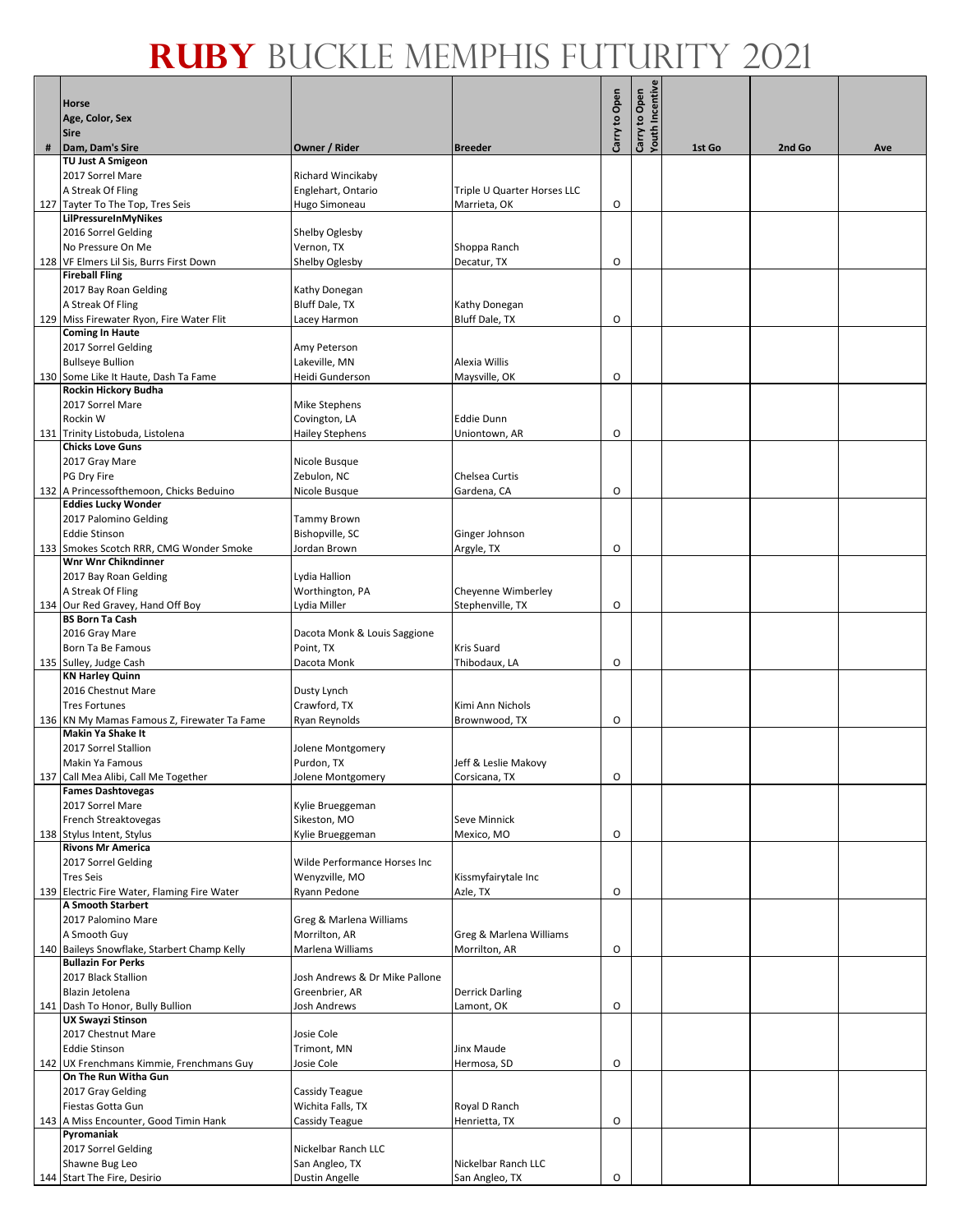|   | <b>Horse</b>                                                      |                                          |                                    | Carry to Open | Carry to Open<br>Youth Incentive |        |        |     |
|---|-------------------------------------------------------------------|------------------------------------------|------------------------------------|---------------|----------------------------------|--------|--------|-----|
|   | Age, Color, Sex<br><b>Sire</b>                                    |                                          |                                    |               |                                  |        |        |     |
| # | Dam, Dam's Sire                                                   | Owner / Rider                            | <b>Breeder</b>                     |               |                                  | 1st Go | 2nd Go | Ave |
|   | <b>Bet Captains</b><br>2017 Sorrel Mare                           | Lee Jack Tippen                          |                                    |               |                                  |        |        |     |
|   | <b>Bet Hesa Cat</b>                                               | Boyd, TX                                 | Lee Jack Tippen                    |               |                                  |        |        |     |
|   | 145 Letithappen Captains, Smokin Trona                            | Jesse Clare Bland                        | Boyd, TX                           | O             |                                  |        |        |     |
|   | Lil French Flirt                                                  |                                          |                                    |               |                                  |        |        |     |
|   | 2017 Red Roan Gelding<br>French Streaktovegas                     | Ken White<br>Auburn, IL                  | Ken White                          |               |                                  |        |        |     |
|   | 146 Lil Peppy Valentine, Major Sam Peppy                          | <b>Brandy White</b>                      | Auburn, IL                         | O             |                                  |        |        |     |
|   | <b>Gotta Be Heavenly</b>                                          |                                          |                                    |               |                                  |        |        |     |
|   | 2017 Sorrel Gelding<br>JL Dash Ta Heaven                          | Caroline Boucher                         |                                    |               |                                  |        |        |     |
|   | 147 Gotta Be A Red Nick, Dr Nick Bar                              | St Philippe Lapa, QC<br>Caroline Boucher | Jud Little<br>Ardmore, OK          | O             |                                  |        |        |     |
|   | <b>Six Frosted Freckles</b>                                       |                                          |                                    |               |                                  |        |        |     |
|   | 2017 Bay Roan Mare                                                | Debbie Cummings                          |                                    |               |                                  |        |        |     |
|   | French Streaktovegas<br>148 Tuff Turnin Freckle, A Freckle Legacy | Magnolia, TX<br>Jodee Miller             | Reginald E Morris                  | O             |                                  |        |        |     |
|   | <b>Wins Famous Lady</b>                                           |                                          | Plantersville, TX                  |               |                                  |        |        |     |
|   | 2017 Chestnut Mare                                                | Dan & Barbara Hardisty                   |                                    |               |                                  |        |        |     |
|   | Ur One Famous Rebel                                               | Stephenville, TX                         | Dan & Barbara Hardisty             |               |                                  |        |        |     |
|   | 149 Win Comes Easy, Holland Ease<br><b>VF Mistys Liaison</b>      | Josh Seeger                              | Stephenville, TX                   | O             |                                  |        |        |     |
|   | 2017 Gray Mare                                                    | <b>Marcus McCrary</b>                    |                                    |               |                                  |        |        |     |
|   | <b>Sixes Liaison</b>                                              | Fort Worth, TX                           | <b>Victory Farms</b>               |               |                                  |        |        |     |
|   | 150 BN Misty Moon, Steppin For The Moon                           | Chris Martin                             | Ada, OK                            | O             |                                  |        |        |     |
|   | A Smooth Sangria<br>2017 Sorrel Mare                              | Shawna Letcher                           |                                    |               |                                  |        |        |     |
|   | A Smooth Guy                                                      | Rapid City, SD                           | TK & Lainee Sampson                |               |                                  |        |        |     |
|   | 151 SX Smokin Serena, Smoke N Sparks                              | Shawna Letcher                           | Interior, SD                       | O             |                                  |        |        |     |
|   | <b>VF Backed N A Corner</b>                                       |                                          |                                    |               |                                  |        |        |     |
|   | 2017 Sorrel Gelding<br>Born Ta Be Famous                          | Dave & Lori Zabel<br>Horace, ND          | <b>Victory Farms</b>               |               |                                  |        |        |     |
|   | 152 Curiocity Corners, Silver Lucky Buck                          | Kelsey Treheane                          | Ada, OK                            | O             |                                  |        |        |     |
|   | Pop The Bubbly                                                    |                                          |                                    |               |                                  |        |        |     |
|   | 2017 Bay Gelding                                                  | Lee Pedone & Andrea Cline                |                                    |               |                                  |        |        |     |
|   | Furyofthewind<br>153 Champagne Fame, Dash Ta Fame                 | Springtown, TX<br>Andrea Cline           | Copper Spring Ranch<br>Bozeman, MT | O             |                                  |        |        |     |
|   | Aintnothinbutbugfame                                              |                                          |                                    |               |                                  |        |        |     |
|   | 2017 Sorrel Mare                                                  | Kayla Enke                               |                                    |               |                                  |        |        |     |
|   | Aint Seen Nothin Yet<br>154 Shawnes Chloe Bug, Shawne Bug Leo     | West Point, IA<br>Kayla Enke             | Kayla Enke<br>West Point, IA       | O             |                                  |        |        |     |
|   | <b>HR Heavens Haze</b>                                            |                                          |                                    |               |                                  |        |        |     |
|   | 2017 Bay Gelding                                                  | Kendall Pearse                           |                                    |               |                                  |        |        |     |
|   | JL Dash Ta Heaven                                                 | Valley View, TX                          | Thomas O'Neal                      |               |                                  |        |        |     |
|   | 155 French Bouquet, Frenchmans Guy<br><b>Ethan Edwards</b>        | Jessica Morris                           | Choudrant, LA                      | О             |                                  |        |        |     |
|   | 2017 Sorrel Gelding                                               | Roy Gene Evans                           |                                    |               |                                  |        |        |     |
|   | Rockin W                                                          | Dallas, TX                               | Roy Gene Evans                     |               |                                  |        |        |     |
|   | 156 Seven Wives, Playin Stylish<br>JL Heavenly Grace              | Morgan Anderson                          | Dallas, TX                         | O             |                                  |        |        |     |
|   | 2017 Sorrel Mare                                                  | Melissa McDaniel                         |                                    |               |                                  |        |        |     |
|   | JL Dash Ta Heaven                                                 | Lumberton, MI                            | Jud Little                         |               |                                  |        |        |     |
|   | 157 Gotta Be A Red Nick, Dr Nick Bar                              | Melissa McDaniel                         | Ardmore, OK                        | O             |                                  |        |        |     |
|   | <b>One Slick Scat Cat</b><br>2017 Palomino Gelding                | Jimmie Smith                             |                                    |               |                                  |        |        |     |
|   | Slick By Design                                                   | McDade, TX                               | Jimmie Smith                       |               |                                  |        |        |     |
|   | 158 Firewater Scat Cat, Alive N Firen                             | Jimmie Smith                             | McDade, TX                         | O             |                                  |        |        |     |
|   | So Streakin Epic                                                  |                                          |                                    |               |                                  |        |        |     |
|   | 2017 Gray Stallion<br>Epic Leader                                 | <b>Colton Tambling</b><br>Essex, IL      | Cody & Luann Johnson               |               |                                  |        |        |     |
|   | 159 Streakin Gold Seeker, A Streak of Fling                       | Marne Loosenort                          | Dublin, TX                         | O             |                                  |        |        |     |
|   | <b>Coronas Slick Design</b>                                       |                                          |                                    |               |                                  |        |        |     |
|   | 2017 Brown Mare<br>Slick By Design                                | Bert Skimehorn<br>Springfield, TN        | Bert Skimehorn                     |               |                                  |        |        |     |
|   | 160 Dragon AZ, Dragon Wings                                       | Bert Skimehorn                           | Springfield, TN                    | O             |                                  |        |        |     |
|   | <b>Seiss Wild</b>                                                 |                                          |                                    |               |                                  |        |        |     |
|   | 2017 Bay Mare                                                     | <b>Elliot Equine Services</b>            |                                    |               |                                  |        |        |     |
|   | <b>Tres Seis</b><br>161 Druey Six, Paddys Irish Whiskey           | Newberry, FL<br>Rylee Elliott-Howell     | Kathleen Spicer<br>Napa, CA        | O             |                                  |        |        |     |
|   | <b>FirstFlight TaHeaven</b>                                       |                                          |                                    |               |                                  |        |        |     |
|   | 2016 Sorrel Mare                                                  | <b>Brittany Bishop</b>                   |                                    |               |                                  |        |        |     |
|   | JL Dash Ta Heaven                                                 | Warrenton, VA                            | Jud Little                         |               |                                  |        |        |     |
|   | 162 Moons Six Marthas, Marthas Six Moon                           | <b>Brandon Cullins</b>                   | Ardmore, OK                        | O             |                                  |        |        |     |